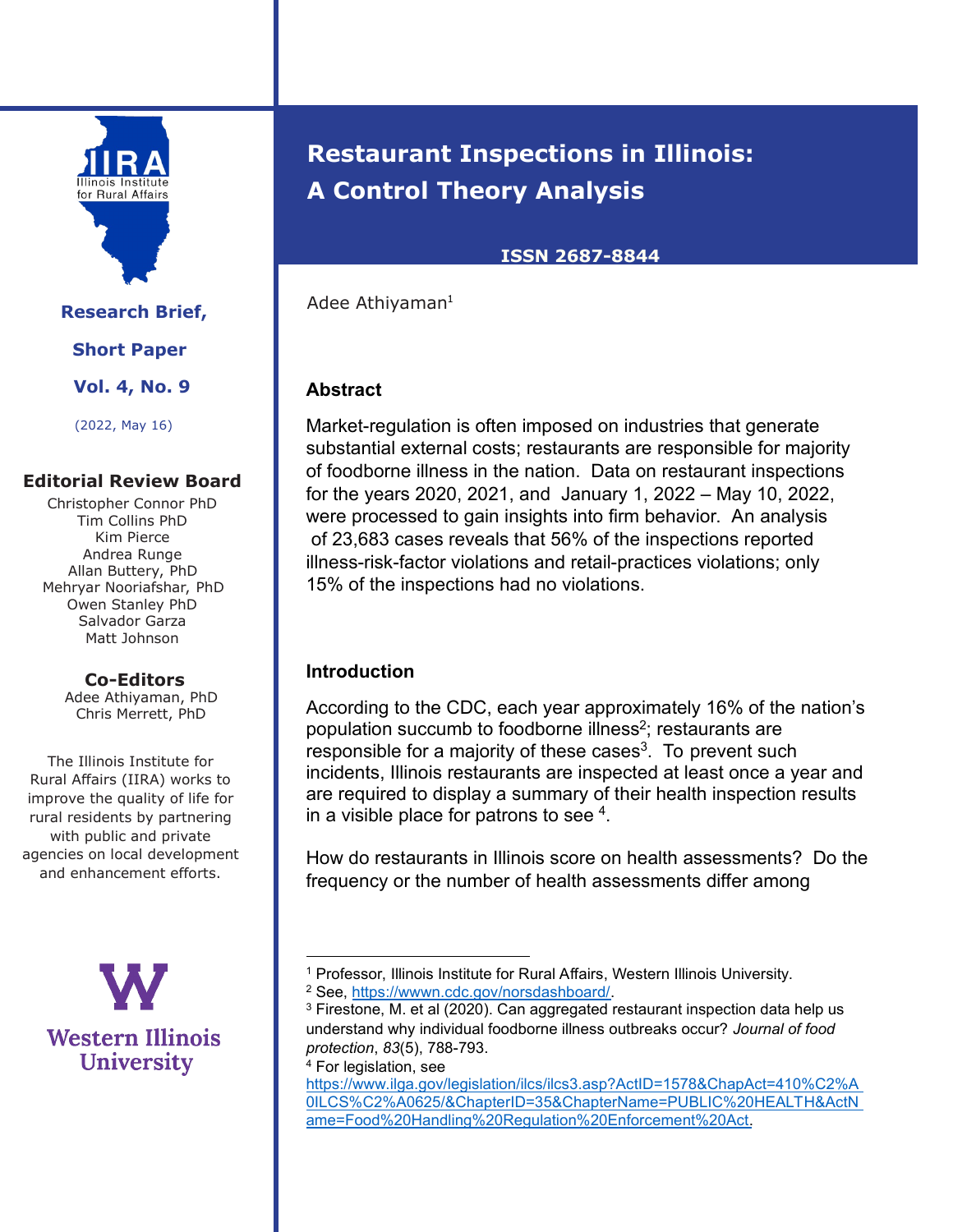restaurants catering to different types of markets, for example, market size and household income? Are restaurant inspection scores correlated with restaurants' social media ratings? This paper addresses these and other related questions.

## **Theory and Hypotheses**

#### Business Regulation

In business, the concept of 'control' refers to the process of setting standards, monitoring implementation, and taking corrective action on deviations from expectations<sup>5</sup>. The argument for government control or regulation of firms is based on the notion that there is public demand for the correction of inefficient and inequitable market practices of firms<sup>6</sup>. There are at least two premises for this argument: (i) that economic markets will operate inefficiently and inequitably if left alone and (ii) that government regulation is costless.

A theorem that follows from the argument is that market-regulation could be found in industries that generate substantial external costs; for example, restaurants may harbor the bacterium Listeria monocytogenes which is a major cause of foodborne illness and hospitalizations<sup>7</sup>. The argument also implies that large population centers would be more concerned about market practices of firms and thus, for example, would inspect a greater number of restaurants.

Table 1 lists the elements of a regulatory control system<sup>8</sup>. The *substantive rules* list the conduct, firm behavior, that is to be punished (Table 2). The substantive rules are supported by *remedial rules*, which specify the sanctions for violations of substantive rules. Both of these rules are administered by a *controller*, for example, Illinois Department of Public Health, for restaurants in the state.

*Administrative Agencies*. Harvard University Press.

<sup>&</sup>lt;sup>5</sup> Cybernetic is the common approach to study self-regulating systems; see, Galbraith, J. (1977). *Organizational Design*. Reading, MS: Addison-Wesley Publishing Company. <sup>6</sup> It is often assumed that public interest is the reason for government regulation of industries; see, for example, Friendly, H. J. (2014). The federal administrative agencies. In, *The Federal* 

<sup>7</sup>Prewitt, M. (2001). Feds. to test inspection program at Chicago Restaurants, *Nation's Restaurant News*, May 21, 312. <sup>8</sup> Adapted from, Ellickson, R. C. (1987). A critique of economic and sociological theories of social control. *Journal of Legal Studies*, 16(January), 67-99.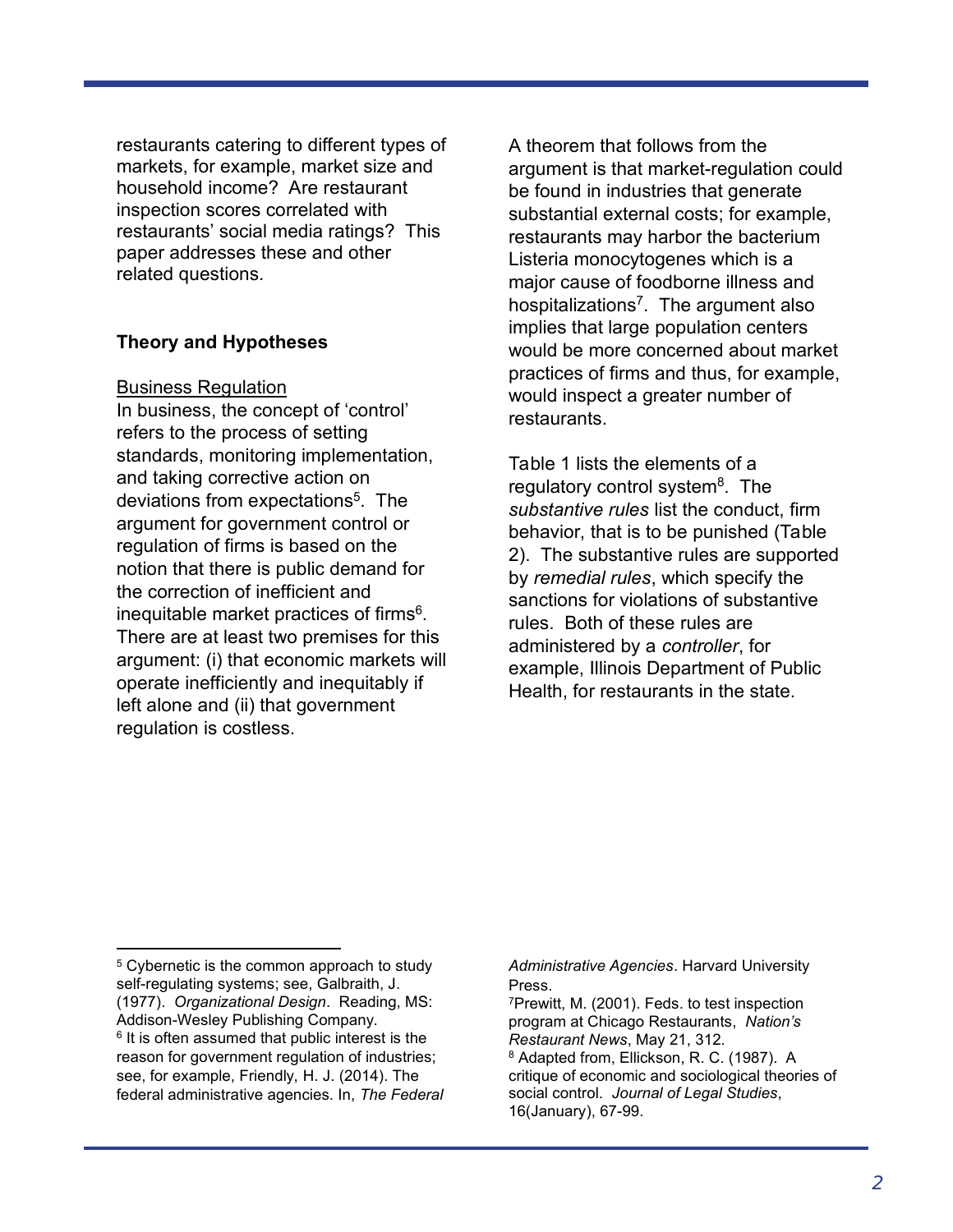**Table 1: Elements of a Regulatory Control System** 

| <b>Element</b>    | <b>Definition</b>                                                                                   |
|-------------------|-----------------------------------------------------------------------------------------------------|
| Controller        | Agency with legally granted authority to enforce<br>the rules of control.                           |
| Substantive rules | Acts and regulations that establish prescribed<br>behaviors.                                        |
| Remedial rules    | Guidelines for supporting the substantive rules, for<br>example, inspect firms and apply sanctions. |

From a firm's viewpoint, response to regulation is not because of economic benefits of compliance, but the need to be law-abiding<sup>9</sup>. To this explanation, I add another reason for compliance: regulation in the form of inspections will help firms to optimize their business process. This assertion is based on the behavioral theory of the firm<sup>10</sup> which states that it is improbable for managers to engage in global optimization of business processes. Rather, managers will focus their attention only on elements of business processes that appear to be most important during regulatory inspections. As applied to restaurants, an inspection that finds

problems in the production process such as cooking temperature may influence the restaurant management to pay greater attention to the cooking practices. Since any of the 58 elements, substantive rules, could be found wanting, and subsequently the business process optimized, I expect violations to be uniformly distributed in the industry.

Table 2 lists examples of assessment criteria, or substantive rules; food establishments are assessed on two facets: for foodborne illness risk factors and business practices such as employee training.

<sup>10</sup> Cyert, R., and March, J. G. (1963) *A Behavioral Theory of the Firm.* Englewood Cliffs, N.J.: Prentice-Hall.

l.

<sup>9</sup> Thornton, D., Gunningham, N. A., and Kagan, R. A. (2005) "General Deterrence and Corporate Environmental Behavior," *Law & Policy* 27: 262– 88.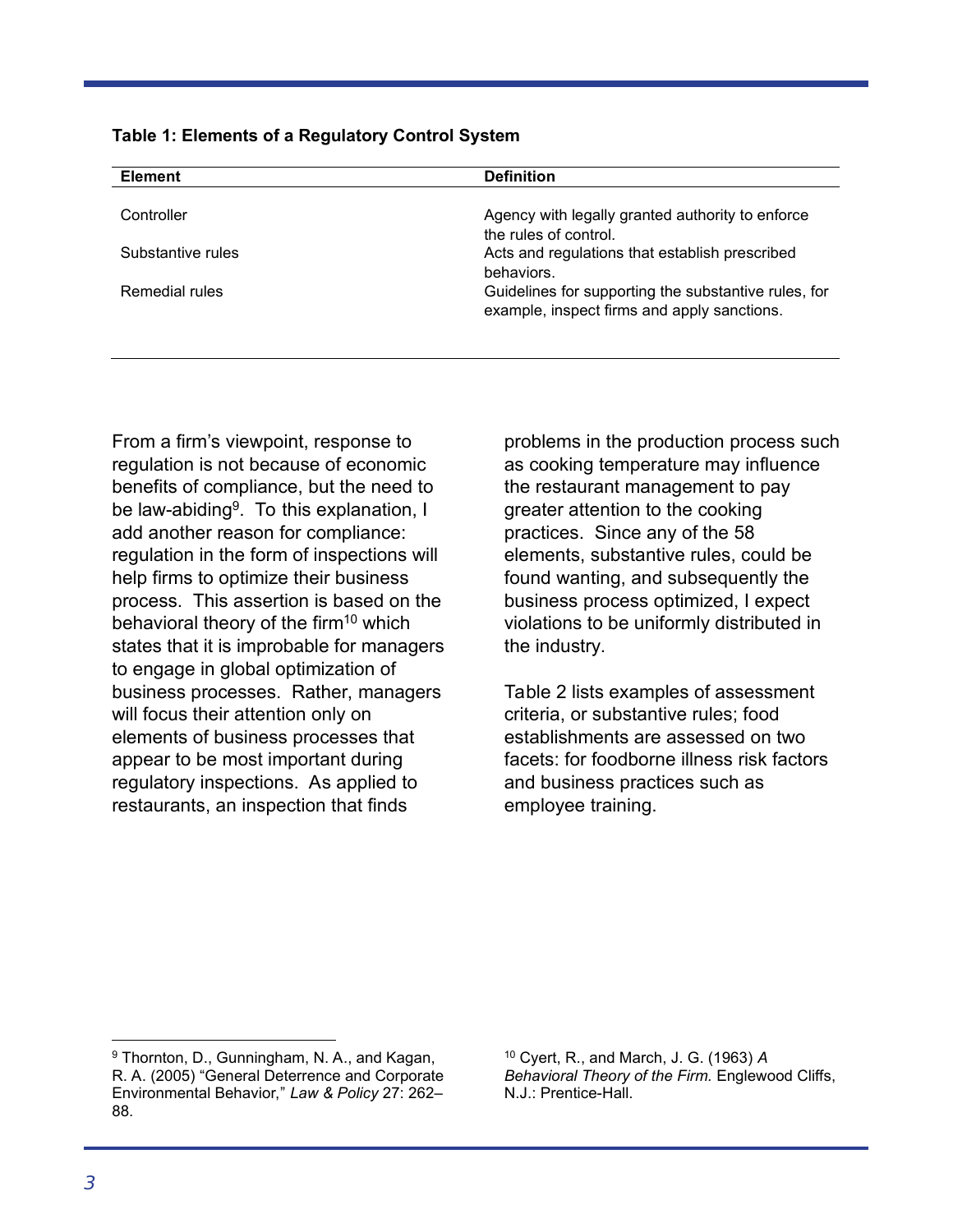#### **Table 2: Food Establishment Inspection Criteria<sup>11</sup>**

| Criteria    |                                                                                                                         | <b>Value Labels for Score</b>                          |  |
|-------------|-------------------------------------------------------------------------------------------------------------------------|--------------------------------------------------------|--|
| ii.<br>iii. | <b>Illness Risk Factors:</b><br>Food contact surfaces, cleaned<br>Proper cooking temperatures<br>Pasteurized foods used |                                                        |  |
| iv.<br>V.   | Food additives: properly used<br>Food obtained from approved source                                                     | Pass = in compliance;<br>Fail = not in compliance, and |  |
|             |                                                                                                                         | Pass, with conditions = corrected on-site              |  |
|             | <b>Good Retail Practices:</b>                                                                                           | during inspection.                                     |  |
|             | Water and ice from approved source;                                                                                     |                                                        |  |
| ii.         | Approved food thawing methods used;                                                                                     |                                                        |  |
| iii.        | Food properly labeled;                                                                                                  |                                                        |  |
| iv.         | Insects, rodents, and animals not present;                                                                              |                                                        |  |
| v.          | In-use utensils; properly stored;                                                                                       |                                                        |  |

In summary, the discussion about business regulation suggests the following hypotheses:

> *H1*: More the number of people in a region, more will be the government control of firms.

*H2*: Violations of substantive rules among firms will be uniformly distributed.

Should a restaurant inspection score covary with the restaurant's Google star rating? Yes, but only at a low-tomoderate level; the argument for this conclusion is given next.

 $\overline{a}$ 

## Judges' Impressions of a Common Target, Restaurant

Do regulators and consumers agree with one another in their impressions of the firms that they evaluate? Judges are prone to leniency and halo biases hence exact consensus is rare<sup>12</sup>. The factors that determine consensus include<sup>13</sup>: *acquaintance* – the amount of information to which the judge is exposed; *overlap* – the extent to which the judges observe the same set of actions; *shared meaning systems* – whether judges label the behavior or action in a similar manner, and *extraneous information* – assessments based on other, "external criteria". In the case of restaurants, health inspectors rate the firm based on two

<sup>11</sup> In all, 58 items are scored; only a handful of them are shown here; see, https://dph.illinois.gov/topicsservices/food-safety/retail-food.html.

 $12$  Consensus does not imply accuracy; for example, both the health inspector and a diner may agree that the restaurant will win the best-in-the-world award, but the restaurant is unlikely to win that prize. <sup>13</sup> Adapted from Brinberg, D., and Jaccard, J. (1989). *Dyadic Decision Making*. New York: Springer-Verlag.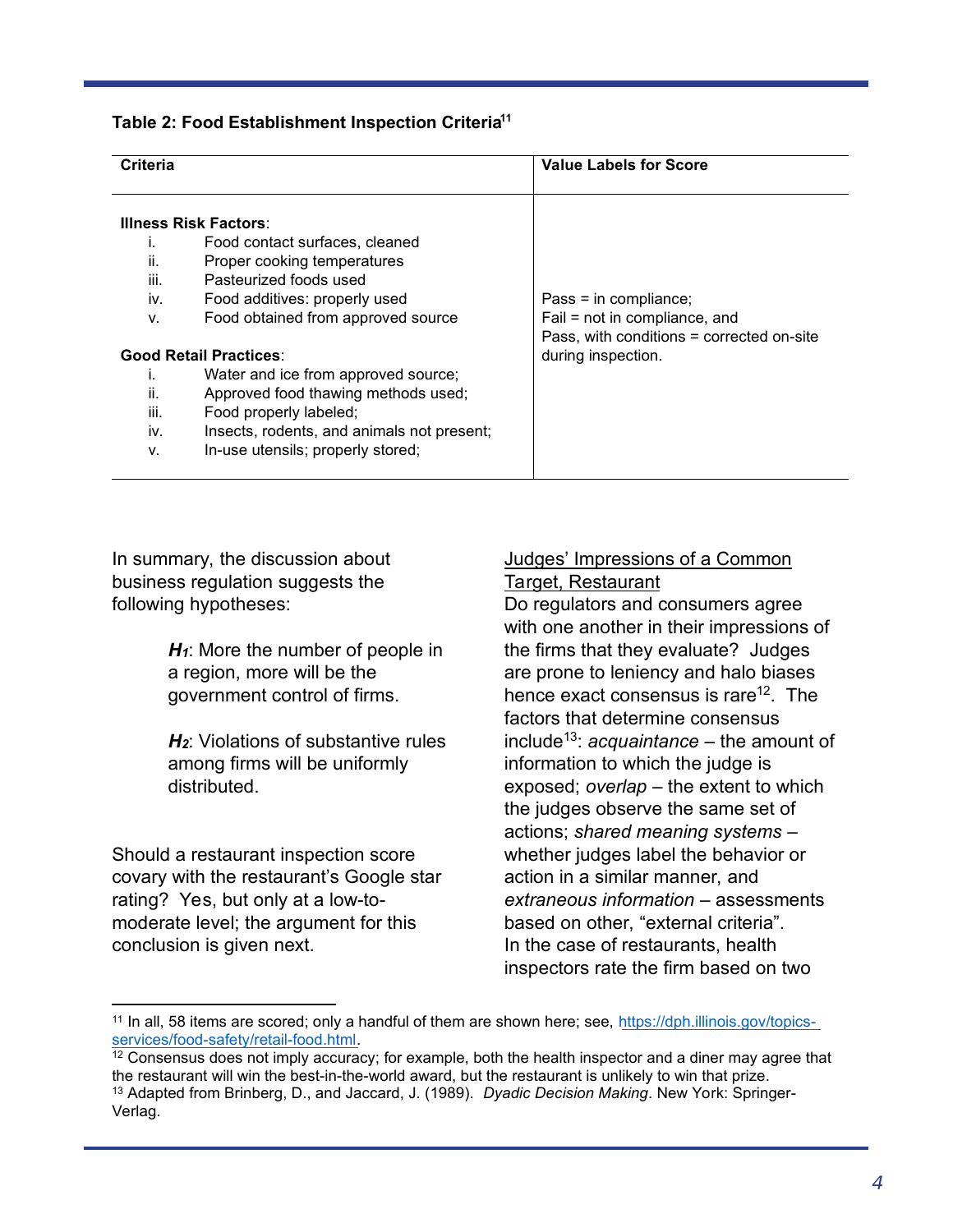facets: illness risk and good retail practices (Table 2). In contrast, restaurant customers can award Google star ratings based on either their transaction-specific satisfaction or overall attitude towards the restaurant. These differences between judges suggest that their:

> *H3*: Judgments will exhibit low correlations; a maximum of *r* =  $0.3^{14}$ .

## **Methodology**

Data on restaurant inspections for the years 2020, 2021, and January 1, 2022 – May 10, 2022, were obtained from the Chicago Department of Public Health's Food Protection Program<sup>15</sup>. The dataset contained 23,683 cases. Table 3 lists the variables used in data analysis.

The geocoded location variables of the restaurants were used to classify each restaurant into one of the 866 US Census Tracts. Demographics of the Census tracts were obtained from the ACS, 2016-2020 data<sup>16</sup>.

To gain insights into variability of "inspection outcomes" across census tracts, the nominal variable, "outcome", was recoded as follows:  $1 = \text{fail}$ ;  $2 =$ Pass with conditions, and 3 = Pass. This recoded, interval-level variable (outcome score) was regressed against three demographic predictors: population, education, and median income. In addition, zero-order correlation was computed between restaurant inspection or outcome scores and Google star ratings; a random sample of 30 restaurants operating as at May 16, 2022, were subjected to the correlational analysis<sup>17</sup>. Finally, a Chisquare goodness-of-fit test was performed to verify the presence of uniform distribution in violations, see Table 1, substantive-rules.

remedies, etc. See, for example, https://www.pikecountyil.org/healthdepartment/restaurant-inspection-scores/ <sup>16</sup> https://www.census.gov/programssurveys/acs/data.html.

<sup>17</sup> Our interest is on estimating the magnitude of the relation between the variables; a random sample of restaurants would serve the purpose.

 $\overline{a}$ 

<sup>&</sup>lt;sup>14</sup> In other words, it is hypothesized that the restaurant inspection scores would explain at least 10% of the variance in Google star ratings. <sup>15</sup> https://data.cityofchicago.org/Health-Human-Services/Food-Inspections/4ijn-s7e5/data. Nonmetro restaurant inspection data were either not available for download or lacking in details such as geolocation codes, violations and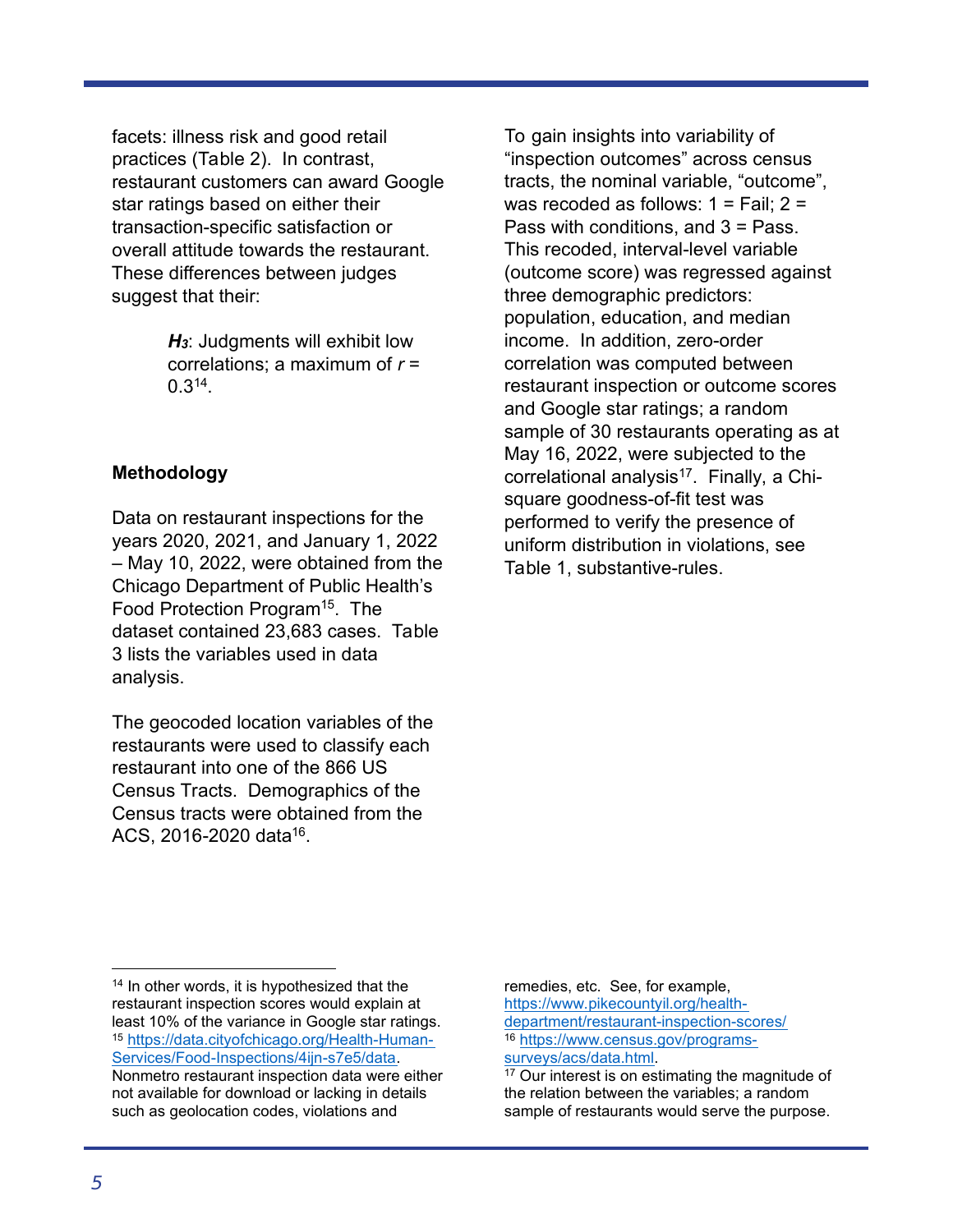#### **Table 3: Variables and their Definitions**

| <b>Variable</b> | Operational Definition (all variables measured at the census-tract level)                                                                                                                                                                           |
|-----------------|-----------------------------------------------------------------------------------------------------------------------------------------------------------------------------------------------------------------------------------------------------|
| Geocode         | Geographical coordinates of restaurants, latitude and longitude.                                                                                                                                                                                    |
|                 | Number of inspections Total number of inspections during 2020, 2021, and 2022; approximately 29<br>months.                                                                                                                                          |
|                 | Outcome (Categorical) Fail; Pass; Pass with conditions.                                                                                                                                                                                             |
| Outcome score   | Fail = 1; Pass with conditions = 2; Pass = 3.                                                                                                                                                                                                       |
| Population      | Number of residents.                                                                                                                                                                                                                                |
| Education       | Proportion of the population in each of these categories: less than 9 <sup>th</sup> grade,<br>9 <sup>th</sup> grade to 12 <sup>th</sup> grade, high school graduate, some college, Associate degree,<br>Bachelor degree, Graduate degree or higher. |
| Income          | Household median income.                                                                                                                                                                                                                            |
| Race            | White, African American, American Indian / Alaska Native, and Asian.                                                                                                                                                                                |

#### **Results and Discussion**

On average, 17 restaurant inspections were conducted during the 28 months in each of the 735 census tracts (Figure 1). Proportionally, 56% of the inspections

revealed both illness-risk-factor violations and retail-practices violations; only 15% of the inspections reported no violations (Table 4).

#### **Table 4: Substantive Rule Violations (N = 19464 Inspections)**

|                                              |           | <b>Illness Risk Factor Violations</b> |             |
|----------------------------------------------|-----------|---------------------------------------|-------------|
|                                              |           | Yes                                   | No          |
|                                              | Yes       | 10,918 (56%)                          | 5,071 (26%) |
| <b>Retail Practices</b><br><b>Violations</b> | <b>No</b> | 590 (3%)                              | 2.885(15%)  |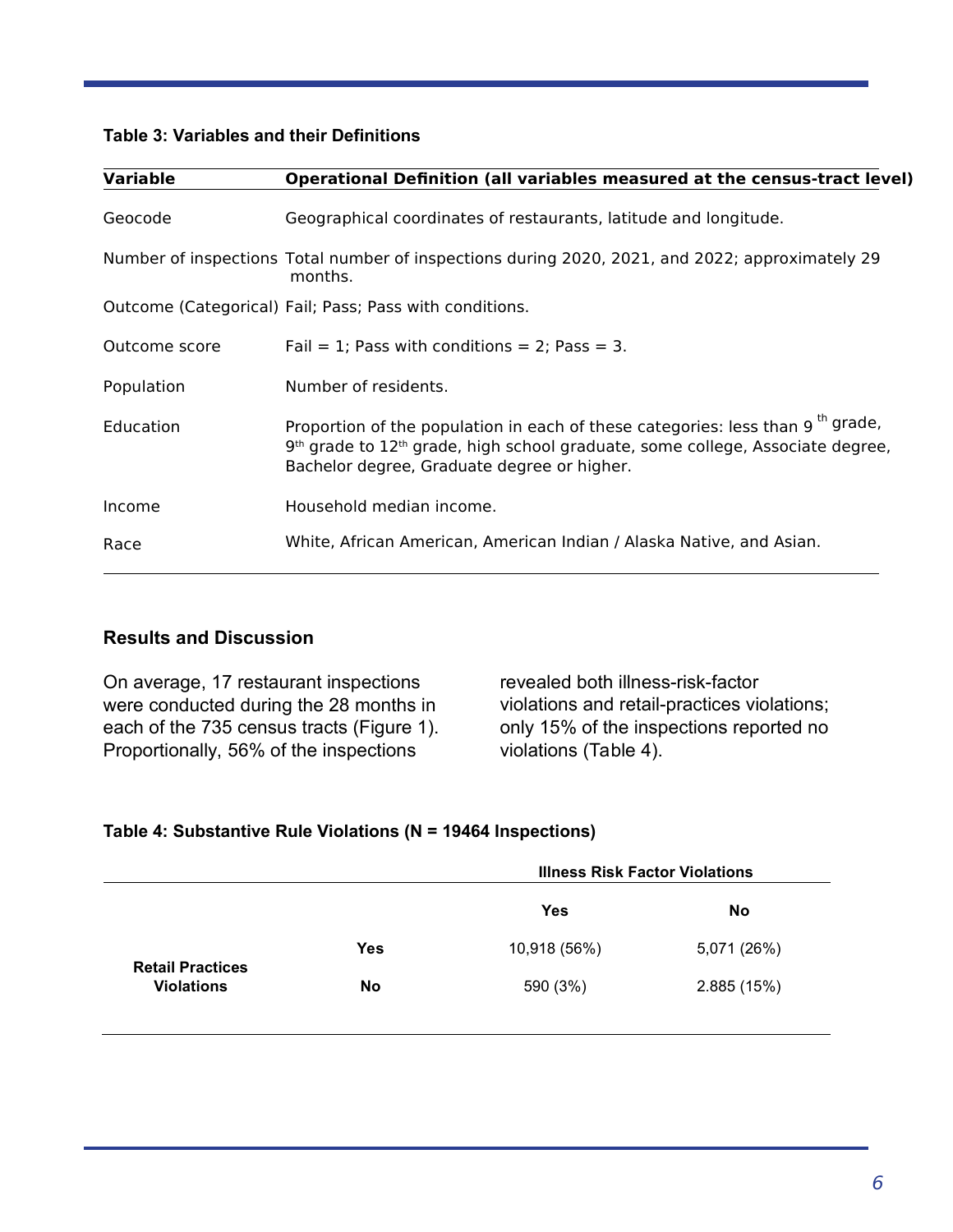

**Figure 1: Five-Number Summary with Census Tract (CT) Labels for Outliers** 

| <b>Five-Number Statistics</b> |             |                |                             |  |  |  |
|-------------------------------|-------------|----------------|-----------------------------|--|--|--|
|                               | Fail        | Pass           | <b>Pass with conditions</b> |  |  |  |
| Min                           | 0           | 0              | 0                           |  |  |  |
| Q1                            | 2           | 4              | 2                           |  |  |  |
| Median                        | 4           | 8              | 5                           |  |  |  |
| Q3                            | 8           | 14             | 9                           |  |  |  |
| Max                           | 69 (CT8391) | 383 (CT633.03) | 125 (CT8309)                |  |  |  |

**Note**: See Appendix 1 for the location of the outliers on Chicago's Census Tract Map.

Earlier, I theorized that inspection numbers will covary with market characteristics. Of the three predictors, market characteristics measures employed in the regression, population or market size was positively associated with the criterion variable and was the only variable with a statistically significant association with the

dependent variable. College education was highly correlated with income (*r* = 0.53; *t* = 17.43; *p* <.001), so to avoid collinearity problems in model estimation only income was used in the regression analysis. Table 5 shows the results of the regression analysis.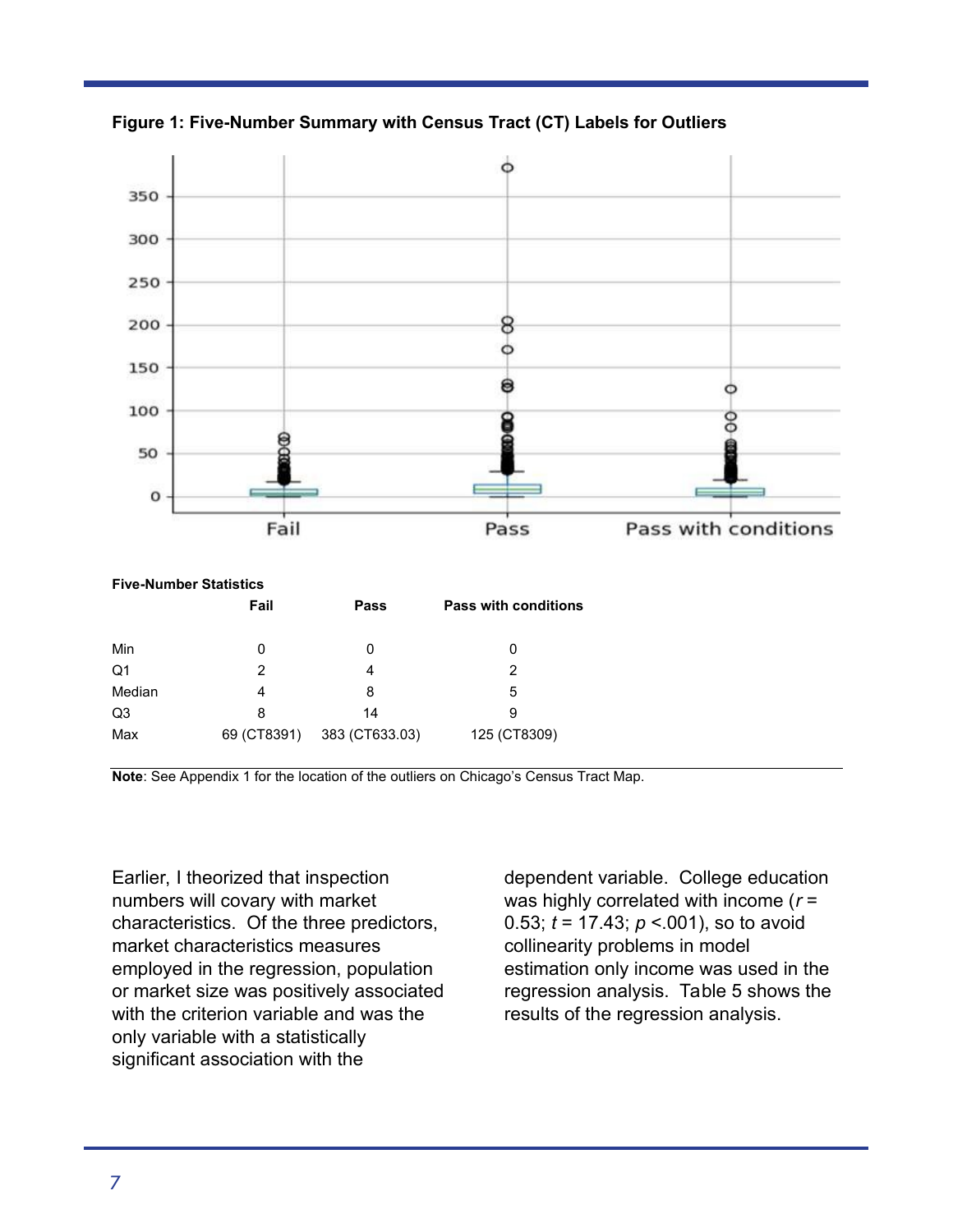| <b>ANOVA</b> |              |          |           |              |
|--------------|--------------|----------|-----------|--------------|
|              | df           | SS       | МS        | F            |
| Regression   | 2            | 550683.7 | 275341.8  | 34.90222     |
| Residual     | 732          | 5774710  | 7888.948  |              |
| Total        | 734          | 6325394  |           |              |
|              |              |          |           |              |
|              |              | Standard |           |              |
|              | Coefficients | Error    | t Stat    | P-value      |
| Intercept    | 5.533197     | 7.280787 | 0.759972  | 0.447516     |
| Population   | 0.015447     | 0.001849 | 8.35322   | $3.32E - 16$ |
| Income       | $-3.8E - 08$ | 5.09E-08 | $-0.7411$ | 0.458868     |

# **Table 5: Determinants of Restaurant Inspections**

Hypothesis 2 predicts a uniform distribution of violations. The data didn't support this prediction; there were very little violations concerning employee hygiene such as "no discharge from eyes, nose, and mouth", but large

number of incidents related to "preventing contamination by hands" and keeping food and non-food contact surfaces clean (Table 6).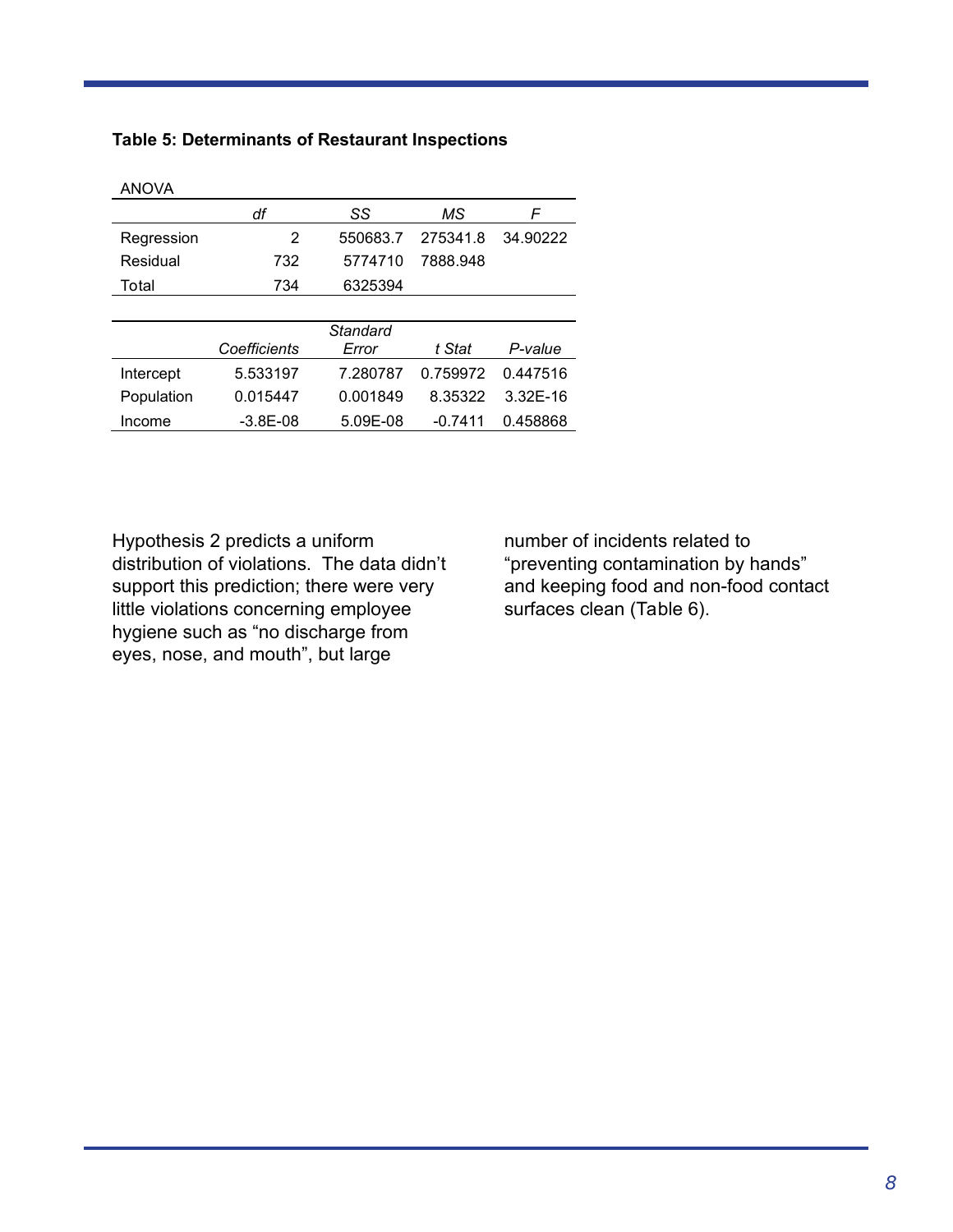## **Table 6: Violations: Types, Frequency, and Goodness-of-Fit Tests**

| <b>Type of Violation</b>                                               | <b>Behavioral Example</b>                            | <b>Number of Violations</b> |
|------------------------------------------------------------------------|------------------------------------------------------|-----------------------------|
| <b>Foodborne Illness Risk</b>                                          |                                                      |                             |
| <b>Factor</b>                                                          |                                                      |                             |
| Supervision<br>$\overline{\phantom{a}}$                                | Person in charge present                             | 1,883                       |
| Employee Health                                                        | Procedures for responding to vomiting events         | 4,300                       |
| Good Hygienic<br>Practices                                             | No discharge from eyes, nose, and mouth              | 9                           |
| Preventing<br>Contamination by<br>Hands                                | Hands clean and properly washed                      | 8,783                       |
| <b>Approved Source</b>                                                 | Food obtained from approved source                   | 1,266                       |
| Protection from<br>$\overline{\phantom{a}}$<br>Contamination           | Food separated and protected                         | 1,550                       |
| Temperature<br><b>Control for Safety</b>                               | Proper hot holding temperatures                      | 2,388                       |
| <b>Highly Susceptible</b><br>$\overline{\phantom{a}}$<br>Populations   | Pasteurized foods used                               | 5                           |
| <b>Food Additives</b>                                                  | Approved and properly used                           | 82                          |
| Conformance with<br>Approved                                           | Compliance with specialized process                  | 137                         |
| Procedures                                                             |                                                      |                             |
| <b>Good Retail Practices</b>                                           |                                                      |                             |
| Safe Food and<br>Water                                                 | Water from approved source                           | 131                         |
| Food Temperature<br>Control                                            | Approved thawing methods used                        | 2,309                       |
| Food Identification                                                    | Food properly labeled                                | 2,564                       |
| <b>Prevention of Food</b><br>$\overline{\phantom{a}}$<br>Contamination | Washing fruits and vegetables                        | 5,627                       |
| Proper Use of<br>$\overline{\phantom{a}}$<br><b>Utensils</b>           | In-use utensils properly stored                      | 1,857                       |
| Utensils,<br>Equipment and                                             | Ware-washing facilities: installed and<br>maintained | 9,024                       |

| Vending                               |                              |        |
|---------------------------------------|------------------------------|--------|
| - Physical Facilities                 | Hot and cold water available | 12.885 |
| - Employee Training Allergen training |                              | 5.232  |

**Note**: The hypothesis, that the observations fit a uniform distribution, was rejected;  $\chi$ 2 = 58,333. *p* < .001

Finally, health inspectors and consumers do not agree on evaluations. The correlation between the (health

inspection) outcome scores and the Google star ratings was null: *r* = -.10; *t* =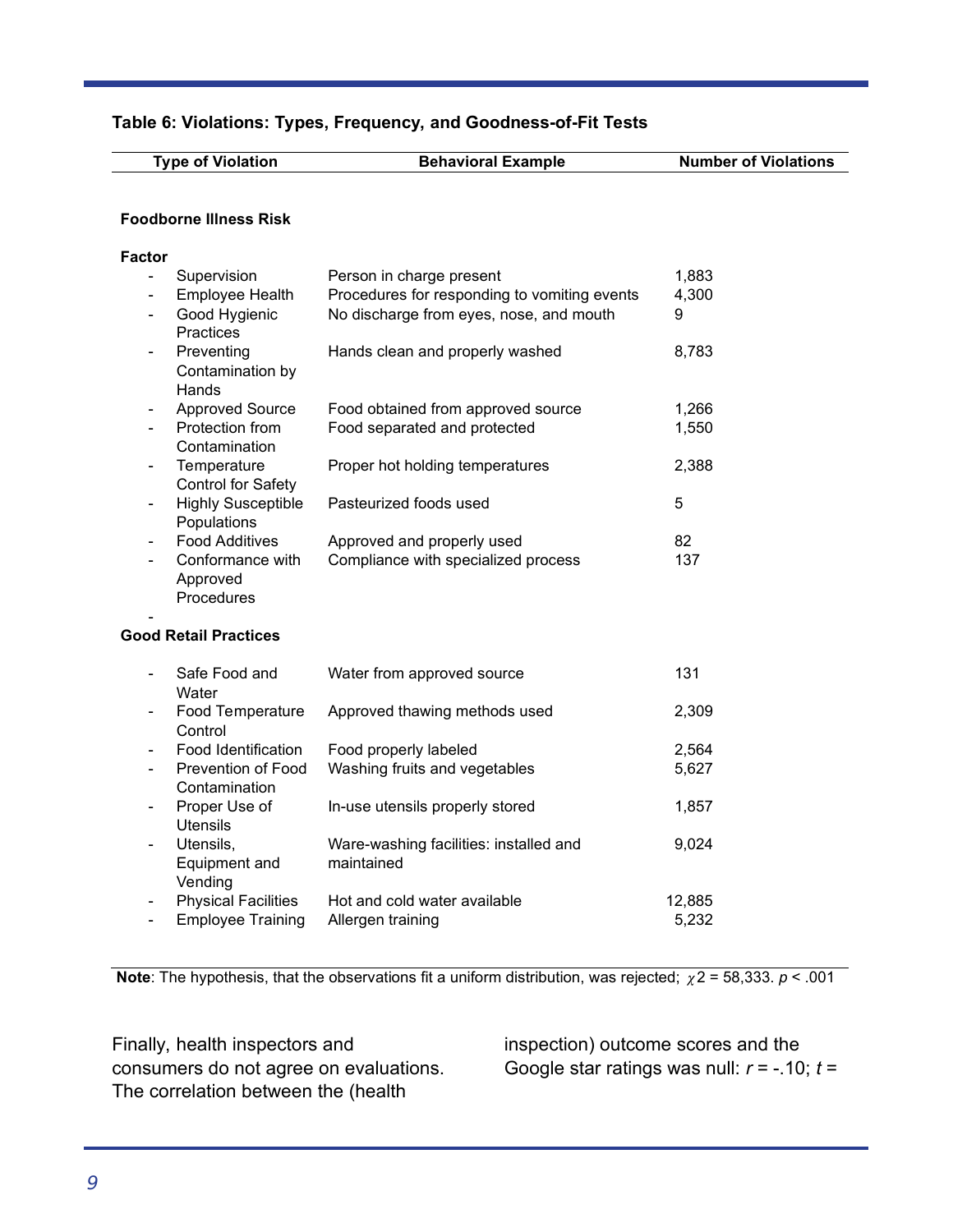-.55; *p*>.05. Appendix 2 provides the data used in the analysis.

# **Summary and Conclusion**

This paper addresses three questions about restaurant inspections in Illinois:

> **Q1**: How do restaurants in Illinois score on health assessment?

Poorly; a majority of the 19,464 health inspections (56%) reported hygiene and retail-practices violations.

**Q2**: Do the frequency or the number of health assessments differ among restaurants catering to different types of markets, for example, market size and household income?

Yes; population or market size is positively associated with the criterion variable, number of health inspections. Household income at the census tract level is not a determinant of health inspections.

**Q3**: Are restaurant inspection scores correlated with restaurants' social media ratings?

No; health inspectors rate a restaurant based on two facets: illness risk and good retail practices. In contrast, restaurant customers award Google star ratings based on either a transaction-specific satisfaction or their overall attitude towards the restaurant.

Our research provides instrumental value for policymakers: it shows that the median number of restaurant inspections at the census tract level is seven per year; is this adequate? At the conceptual level, it shows that customers ratings of restaurants are independent of health inspection scores. This information could be of "tactical" use for policymakers wanting to persuade colleagues to minimize restaurant regulations.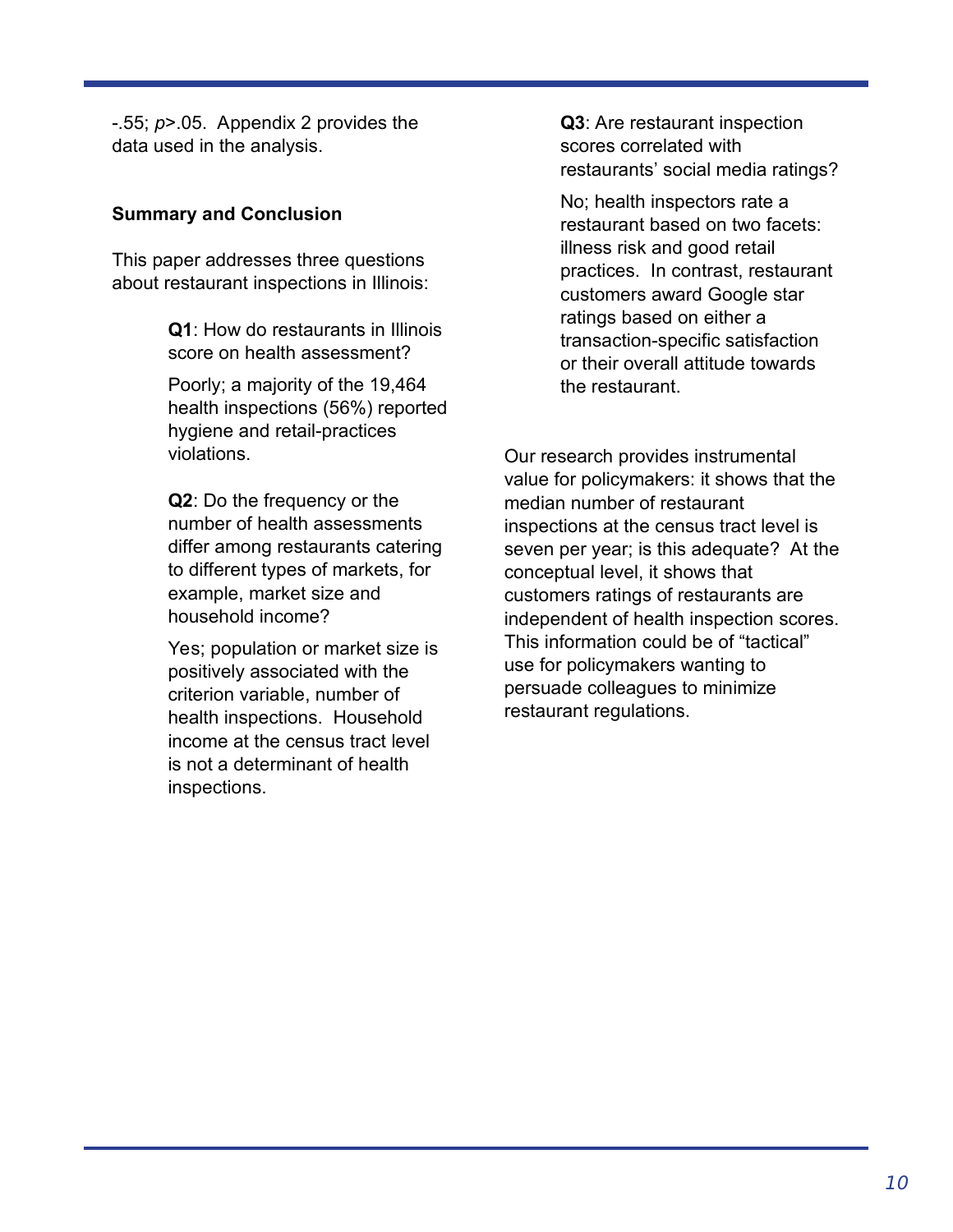

**Appendix 1: Extreme Observations: Five-Number Summary: Supplement to Figure 1** 

#### **Note**:

- ➢ CT8391 (Chicago Loop): Lat = 41.886704; Long = -87.628054.
- ➢ CT633.03 (Lakeview): Lat = 41.934403; Long = -87.636806.
- ➢ CT8309 (Logan Square): Lat = 41.932052; Long = -87.688545.